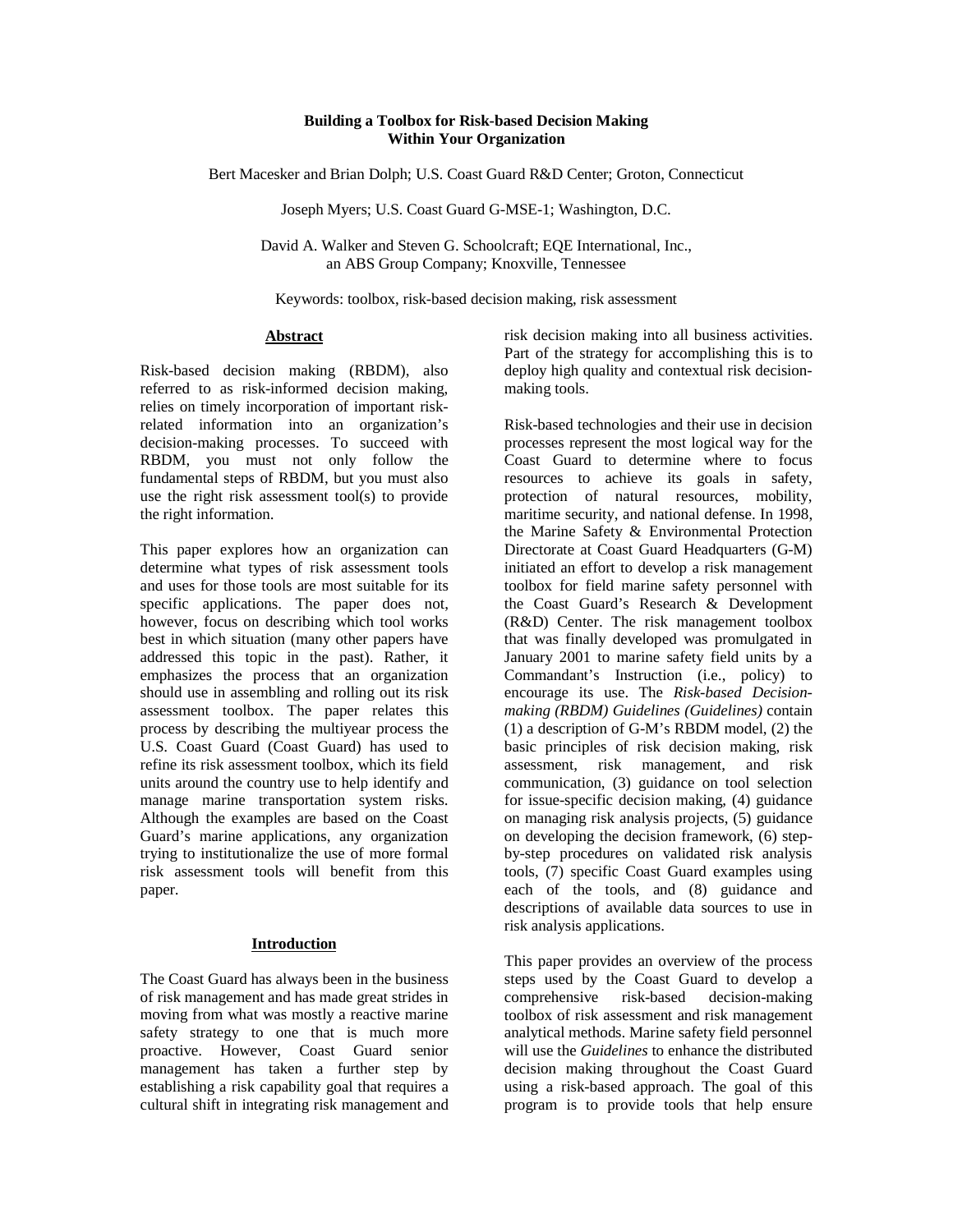better decision making in the field by producing decisions that are rational, repeatable, supportable, and defendable.

# **Step 1 – Determine User Needs and Wants**

The first step was for the Coast Guard to gain a thorough understanding of the organization's business activities and decision issues that could benefit from more formal risk decision making. The R&D project started with a user-needs assessment of RBDM requirements by marine safety field personnel. The user-needs evaluation provided a compass heading for the long-haul process of (1) developing the RBDM concepts, (2) identifying the tools, and (3) testing/ validating the toolkit for real organizational safety- and environmental-related decisionmaking situations.

## **Step 2 – Develop the Plan**

Next, the R&D project developed a strategy for evaluating risk tools in the context of Coast Guard marine safety decision-making situations. The added value of the R&D Center effort in testing these tools was to help G-M determine which methods should ultimately be included in its *risk toolbox*. G-M wanted to deploy a reasonably complete toolbox of methods, even if some of the methods might be used less than others. The project plan required the following:

- Developing a better understanding of the decision needs in the field
- Developing a better understanding of existing field RBDM processes
- Developing new/capturing existing RBDM best practices
- Mapping risk tools to Coast Guard RBDM activities

• Developing the *Risk-based Decision-making Guidelines* as a field guide of RBDM best practices

Through this plan, the project team developed a taxonomy matrix (see Figure 1) that mapped typical Coast Guard marine safety decisionmaking activities to major families of risk analysis tools. This was based on prior government and industry experience with a myriad of risk tools that were applicable to the Coast Guard's various decision situations. There were many tools to choose from. The project team (G-MSE, R&D Center, and EQE International, Inc.) selected an initial grouping of prescriptive, what-if, logic modeling, and process tools that should address many typical marine safety decisions. The team assigned testing priorities (high, medium, or low, using a color-coded scheme) to the cells in the matrix. The highest test priorities were given to tools most likely to be used for various applications. To test the applicability and effectiveness of tools for the various applications, the team used three test beds: (1) a critical review of past (postfacto) field unit risk tool applications, (2) a critical review of marine industry RBDM best practices, and (3) specially selected field demonstration workshop with volunteer Marine Safety Offices (MSOs).

Figure 1 also shows the test application results. Entries in each cell of the matrix indicate cases where the project team found successful use of that type of tool for that application. The matrix cells were populated with the field units that participated in the specific application test and the organizations that participated in the marine industry survey. Tables 1, 2, and 3 list the specific examples that correspond to the codes in the cells of Figure 1. The process for collecting these case study examples is described in Steps 3, 4, and 5.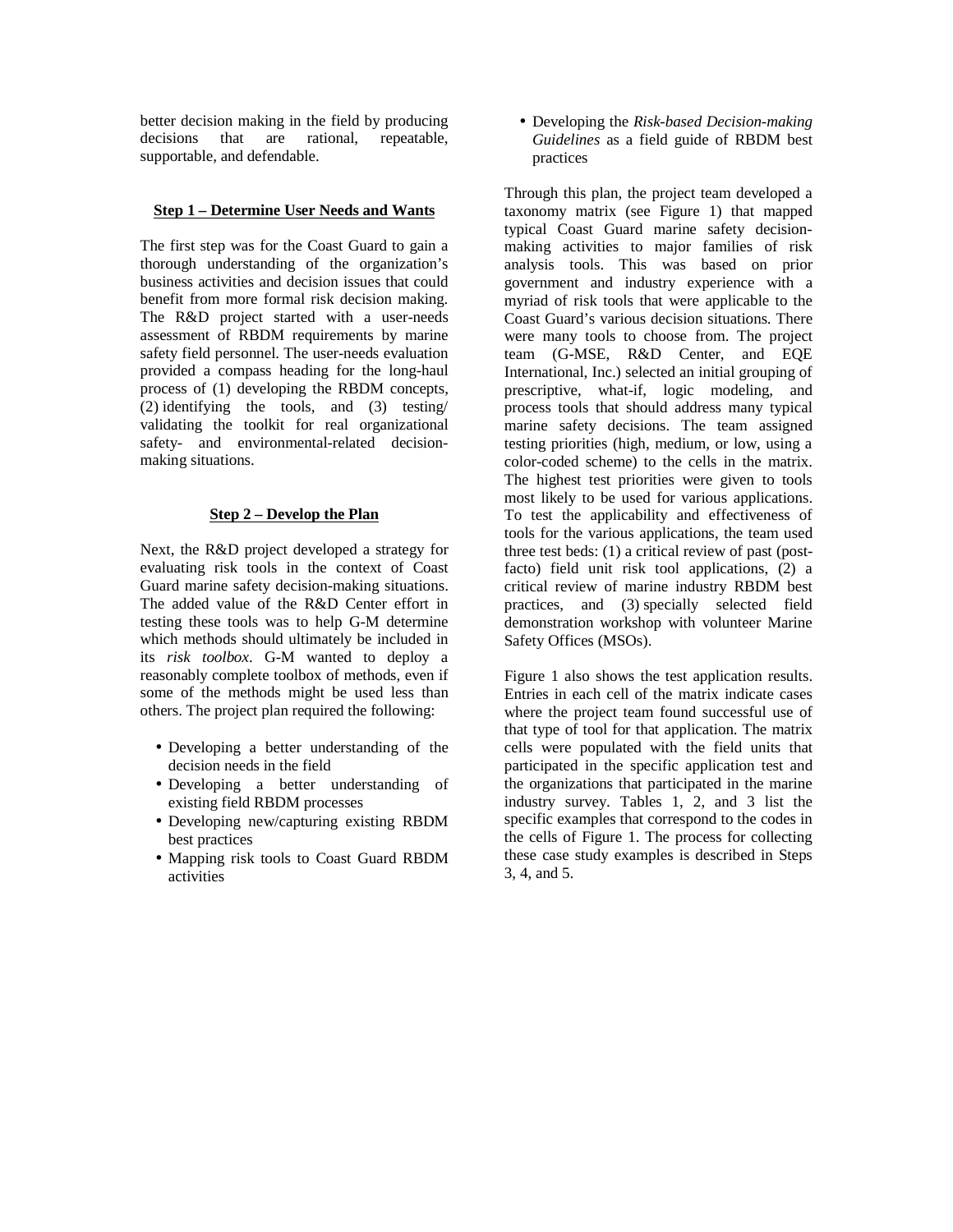|                                                                            |                                             | <b>Loss Exposure Measures</b>                              |                                                                                             |                                                      | <b>Process and Situation Measures</b>                                                                      |                                                                          |
|----------------------------------------------------------------------------|---------------------------------------------|------------------------------------------------------------|---------------------------------------------------------------------------------------------|------------------------------------------------------|------------------------------------------------------------------------------------------------------------|--------------------------------------------------------------------------|
| <b>Field Applications of</b>                                               | <i><b>Outcome</b></i>                       |                                                            |                                                                                             |                                                      |                                                                                                            | <b>Root Cause Analysis</b>                                               |
| <b>Risk-based Decision Making</b>                                          | <b>Measures</b>                             | <b>Prescriptive Tools</b>                                  | "What-if"-type Tools                                                                        | <b>Logic Modeling Tools</b>                          | <b>Weighted Factor Tools</b>                                                                               | <b>Tools</b>                                                             |
| <b>Associated Decision-making Activities</b>                               | Pareto                                      | Checklists<br>$\bullet$ Equipment<br>• Human error         | PrHA<br>PrRA/CRA<br>What-if<br><b>HAZOP</b><br><b>FMEA</b><br>Guide Word<br>Change Analysis | <b>Event Tree</b><br><b>Fault Tree</b><br><b>HRA</b> | <b>Relative Ranking/Risk</b><br>Indexing                                                                   | 5-Whys/FTA<br>Change Analysis<br><b>Event Charting</b><br>Root Cause Map |
|                                                                            |                                             |                                                            | <b>Strategic Business Activities</b>                                                        |                                                      |                                                                                                            |                                                                          |
| <b>Establishing regulatory priorities</b>                                  | (IS12)                                      |                                                            | (WS1)                                                                                       |                                                      | (IS12)                                                                                                     |                                                                          |
| Changing regulatory requirements                                           | (IS12)                                      | $(WS7)$ , $(WS9)$                                          | (IS2), (IS13)                                                                               | (WS6), (WS7), (WS9)                                  | $(IS12)$ , $(PF3)$ , $(PF11)$ ,<br>(WS9)                                                                   |                                                                          |
| Establishing port and waterway management<br>priorities                    | (IS12), (IS14)                              | (IS6)                                                      | (IS5), (IS9), (IS14),<br>(WS1), (WS10)                                                      |                                                      | (IS5), (IS7), (IS9), (IS12),<br>(PF3), (PF5), (PF6), (PF7),<br>(PF8), (PF10), (WS2),<br>(WS10)             |                                                                          |
| <b>Establishing specific monitoring and</b><br>surveillance plans          | $(IS8)$ , $(IS10)$ ,<br>(IS12), (IS14)      | $(IS6)$ , $(IS8)$ ,<br>$(IS10)$ , $(WS8)$                  | $(IS14)$ , $(WS3)$ , $(WS5)$ ,<br>(WS8)                                                     | (WS3), (WS6)                                         | $(IS12)$ , $(PF5)$ , $(PF6)$ ,<br>(WS8)                                                                    |                                                                          |
| Establishing specific loss prevention controls<br>for different activities | $(IS8)$ , $(IS10)$ ,<br>$(IS12)$ , $(IS14)$ | $(IS6)$ , $(IS8)$ ,<br>(IS10), (WS1),<br>$(WS7)$ , $(WS8)$ | $(IS4)$ , $(IS5)$ , $(IS14)$ ,<br>$(WS1)$ , $(WS5)$ , $(WS8)$ ,<br>(WS11)                   | $(WS6)$ , $(WS7)$ ,<br>(WS14)                        | (IS3), (IS10), (IS11),<br>$(IS12)$ , $(PF3)$ , $(PF5)$ ,<br>(PF6), (PF8), (PF10),<br>(PF11), (WS8), (WS14) |                                                                          |
| <b>Establishing response priorities</b>                                    |                                             | (IS6)                                                      | (WS1), (WS10)                                                                               |                                                      | $(PF7)$ , $(WS10)$                                                                                         |                                                                          |
| Establishing specific response plans                                       |                                             | (IS6)                                                      | (WS10), (WS11)                                                                              | (WS6)                                                | (IS11)                                                                                                     |                                                                          |
| Determining the equivalency among different<br>requirements                |                                             | (WS7)                                                      | $(WS13)$ , $(IS3)$ , $(IS13)$                                                               | (WS7)                                                |                                                                                                            |                                                                          |
| Approving and controlling marine events                                    |                                             |                                                            | $(WS1)$ , $(WS5)$                                                                           |                                                      |                                                                                                            |                                                                          |
| Planning for changes in waterway demands                                   |                                             |                                                            | (PF4)                                                                                       |                                                      | (PF5), (PF6), (PF11)                                                                                       | (PF2)                                                                    |
|                                                                            |                                             |                                                            | <b>Tactical Business Activities</b>                                                         |                                                      |                                                                                                            |                                                                          |
| <b>Establishing enforcement priorities</b>                                 | $(IS8)$ , $(IS10)$ ,<br>(IS12), (IS14)      | (IS8), (IS11)                                              | (IS3), (WS1), (WS10)                                                                        |                                                      | (IS3), (WS2)                                                                                               |                                                                          |
| <b>Establishing specific enforcement plans</b>                             | $(IS8)$ , $(IS10)$ ,<br>(IS12), (IS14)      | (ISS), (WS9)                                               | (WS3)                                                                                       | $(WS3)$ , $(WS9)$                                    | (WS9)                                                                                                      |                                                                          |
| Monitoring port and waterway operations                                    | (IS12)                                      | (WS8)                                                      | $(WS5)$ , $(WS8)$ , $(WS10)$                                                                |                                                      | (PF1), (PF3), (PF7), (PF8),<br>$(PF9)$ , $(WS8)$                                                           |                                                                          |
| <b>Establishing investigation priorities</b>                               | (IS8), (IS12)                               |                                                            | (WS1), (WS10)                                                                               |                                                      |                                                                                                            |                                                                          |
| Dealing with nonconformances                                               | (IS8), (IS10)                               | (IS6)                                                      |                                                                                             |                                                      | (WS2)                                                                                                      |                                                                          |
| <b>Conducting investigations</b>                                           | (IS8), (IS10)                               | (IS8)                                                      |                                                                                             |                                                      |                                                                                                            | (IS8), (IS10), (WS4),<br>(WS12)                                          |
| Directing response actions                                                 |                                             |                                                            |                                                                                             |                                                      | (PF8)                                                                                                      |                                                                          |

**Figure 1 – Taxonomy of Coast Guard Marine Safety Decision-making Activities and Major Families of Risk Analysis Tools (Populated with Identified Applications within the Coast Guard or the Marine Industry)**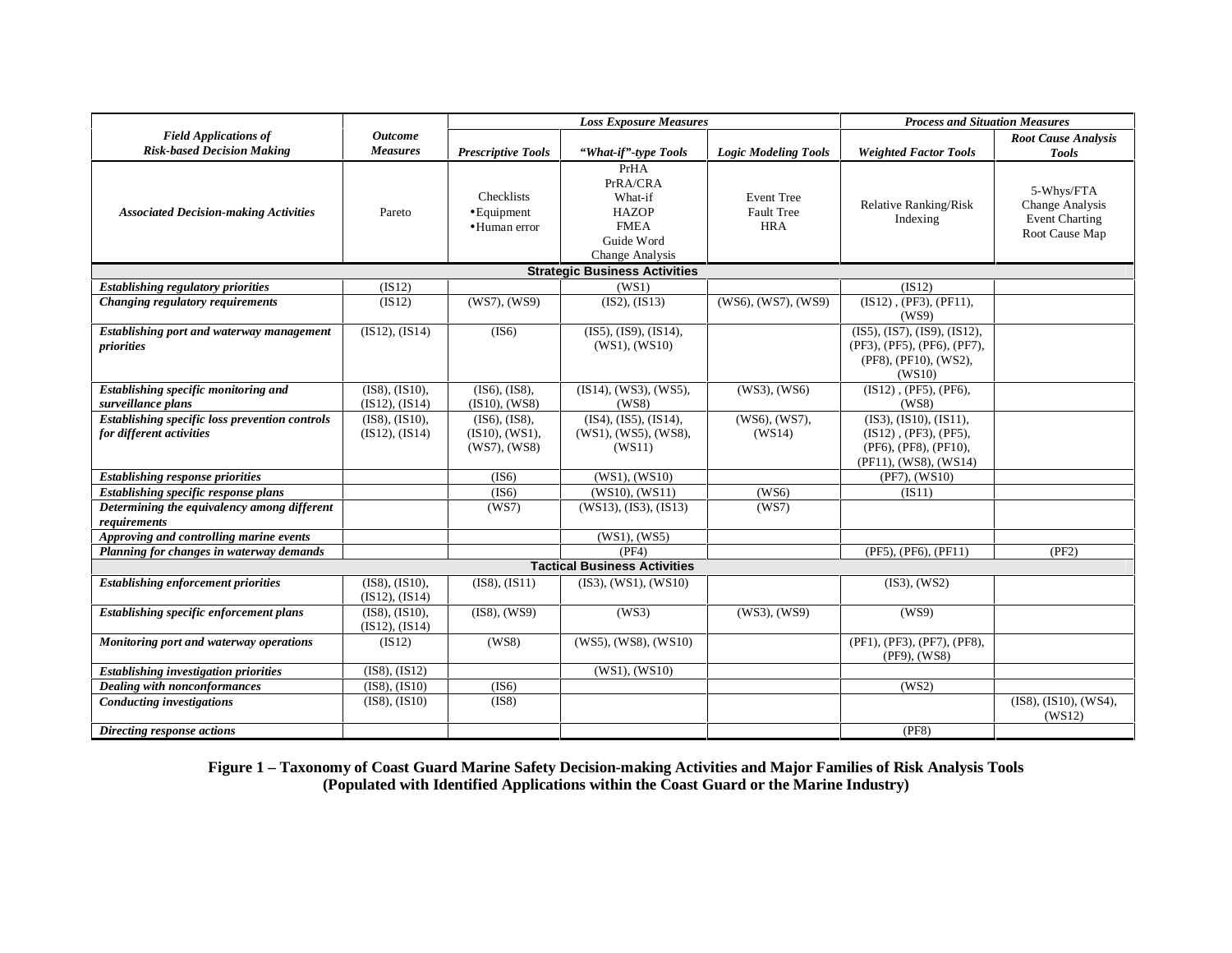# **Table 1 – Post-facto Reviews**

| Post-facto<br>Survey No. | <b>Tool Used</b>           | <b>Location and Risk-based Decision-making Application</b>       |
|--------------------------|----------------------------|------------------------------------------------------------------|
| PF1                      | <b>Relative Ranking</b>    | MSO Anchorage – Rural Bulk Facility Inspection Matrix            |
| PF <sub>2</sub>          | <b>Root Cause Analysis</b> | MSO Boston - Passenger Vessel Risk Management Work Group         |
| PF3                      | <b>Relative Ranking</b>    | MSO Boston - Spill Occurrence/Transfer Notices                   |
| PF4                      | Change Analysis            | MSO Boston - High-speed Ferries, Safety Improvement Study        |
| PF5                      | <b>Relative Ranking</b>    | MSO Charleston - Risk Assessment Matrix                          |
| PF <sub>6</sub>          | <b>Relative Ranking</b>    | MSO Detroit - Business Planning                                  |
| PF7                      | <b>Relative Ranking</b>    | MSO Jacksonville - Vessel Risk Factor                            |
| PF8                      | <b>Relative Ranking</b>    | MSO/Group LA/LB – Port Activity Risk Index                       |
| PF9                      | <b>Relative Ranking</b>    | MSO Morgan City – Facility Inspection Matrix                     |
| PF10                     | <b>Relative Ranking</b>    | MSO San Francisco – Harbor Safety Committee Port Risk Assessment |
|                          |                            | Ouestionnaire                                                    |
| <b>PF11</b>              | <b>Relative Ranking</b>    | G-MSE - Passenger Vessel Association Risk Guide                  |

# **Table 2 – Industry Reviews**

| <b>Industry Survey</b><br><b>Contact No.</b> | <b>Tool Used</b>                            | <b>Organization Type</b>        |
|----------------------------------------------|---------------------------------------------|---------------------------------|
| IS1                                          | Failure, Modes, and Effects Analysis (FMEA) | <b>Classification Society</b>   |
| IS2                                          | Relative Ranking, What-if                   | Marine Risk Consulting Firm     |
| IS3                                          | Hazard and Operability (HAZOP)              | Shipping Firm                   |
| IS4                                          | <b>Relative Ranking, Event Tree</b>         | Marine Risk Consulting Firm     |
| IS5                                          | Checklist                                   | <b>Trade Organization</b>       |
| IS6                                          | <b>Relative Ranking</b>                     | <b>Trade Organization</b>       |
| IS7                                          | Pareto, Checklist, 5-Whys                   | Passenger Vessel Operator       |
| IS8                                          | Guide Word, What-if                         | Marine Risk Consulting Firm     |
| IS9                                          | Pareto, Checklist, Risk Indexing            | <b>Trade Organization</b>       |
| IS10                                         | Risk Indexing, Checklist                    | <b>Trade Organization</b>       |
| IS11                                         | Pareto, Risk Indexing                       | Foreign Government Agency       |
| <b>IS12</b>                                  | Change Analysis                             | Foreign Government Agency       |
| <b>IS13</b>                                  | Pareto, What-if                             | United States Government Agency |

# **Table 3 – Marine Safety Office Workshops**

| Workshop        |                                         |                                                                       |
|-----------------|-----------------------------------------|-----------------------------------------------------------------------|
| No.             | <b>Tool Used</b>                        | <b>Location and Risk-based Decision-making Application</b>            |
| WS1             | Preliminary Risk Analysis               | Activities Baltimore – Baseline Risk Profile of Water-side and Shore- |
|                 | (PrRA)/Guide Word/Change                | side Activities                                                       |
|                 | Analysis/Human Error Checklist          |                                                                       |
| WS <sub>2</sub> | <b>Relative Ranking</b>                 | MSO Buffalo/MSD Massena – Prioritizing Vessels for Coast Guard        |
|                 |                                         | Inspection                                                            |
| WS3             | Fault Tree Analysis (FTA)/FMEA          | MSO Buffalo/MSD Massena – Establishing Specific Inspection Plans      |
| WS4             | 5-Whys/FTA/Root Cause Map <sup>TM</sup> | MSO Buffalo/MSD Massena – Chronic Grounding Incidents in the St.      |
|                 |                                         | Lawrence Seaway                                                       |
| WS5             | Change Analysis/What-if/PrRA            | $MSO$ Charleston – Raising the $HUNLEY$                               |
| WS6             | <b>Event Tree</b>                       | MSO Charleston - Operating Gaming Vessels from Myrtle Beach           |
| WS7             | FTA/Human Error Checklist/Human         | MSO San Francisco - Bridge Staffing for Ferries                       |
|                 | Reliability Analysis (HRA)              |                                                                       |
| WS8             | Preliminary Hazard Analysis             | MSO San Francisco – Marine Construction Activities                    |
|                 | (PrHA)/Checklist/Risk Indexing          |                                                                       |
| WS9             | Event Tree/Checklist/Relative Ranking   | MSO Mobile – Stability Letters on Small Passenger Vessels             |
| <b>WS10</b>     | <b>Relative Ranking/PrRA</b>            | MSO Mobile – Establishing Planning Priorities                         |
| WS11            | <b>HAZOP</b>                            | MSO Mobile – Oil Spills and Fires/Explosions During Fuel Barge        |
|                 |                                         | Filling at Small Marine Terminals                                     |
| WS12            | <b>Event Charting</b>                   | MSO Mobile – Barge Grounding in Apalachicola Bay                      |
| WS13            | Event Tree/Risk Indexing                | MSO Providence – Equivalent Lifesaving Requirements on Small          |
|                 |                                         | Passenger Vessels Operating in Protected Waters                       |
| <b>WS14</b>     | What-if Analysis                        | MSO Providence – Risk-based Approval of Operations Plans for          |
|                 |                                         | Intentionally Grounding Small Passenger Vessels in Narragansett Bay   |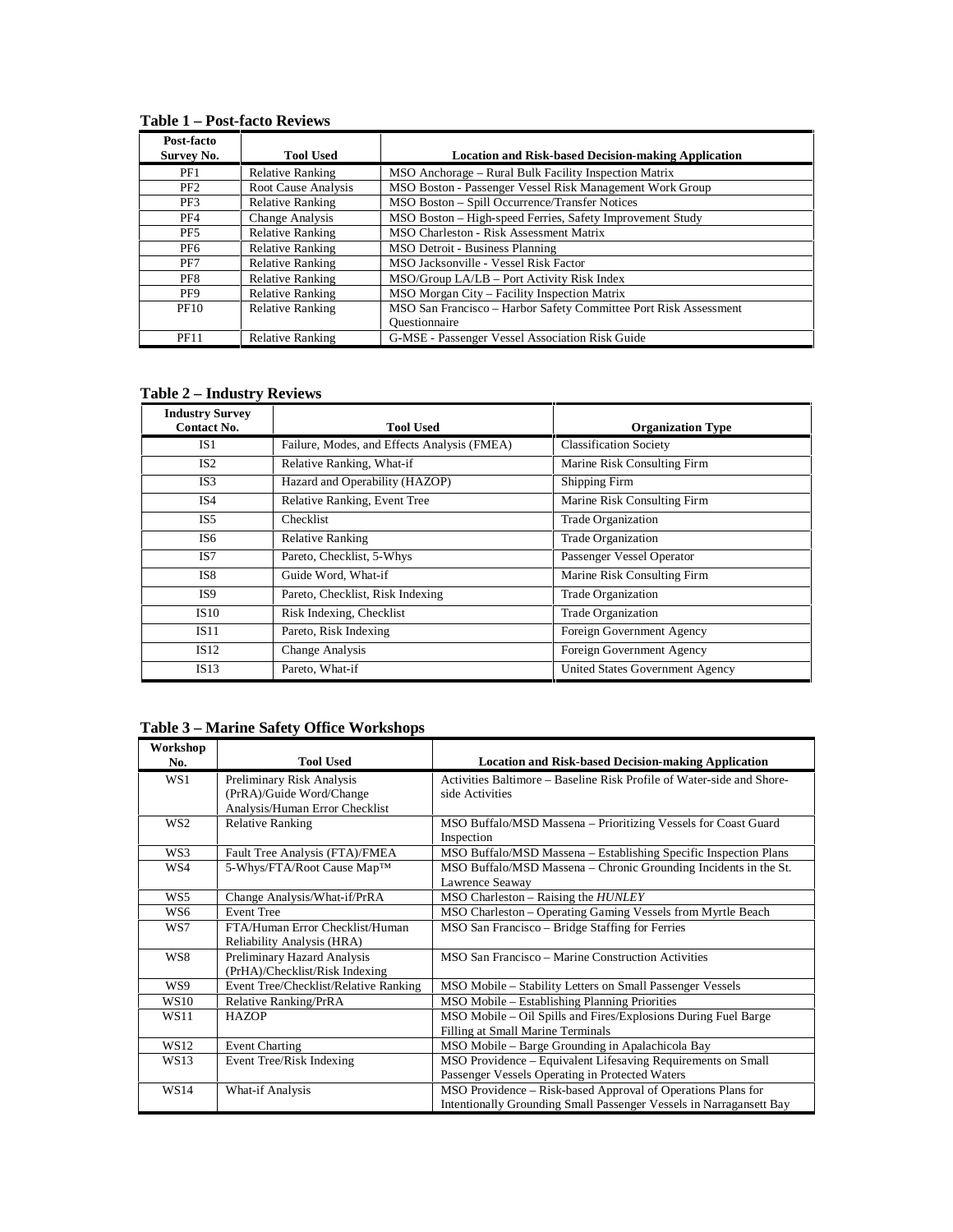### **Step 3 – Complete Post-facto Review**

Case study development began with a retrospective look at how decisions were being made in the organization. Several organizational elements were already employing risk tools. In terms of Coast Guard post-facto reviews, it was important to recognize the work that the field units were already doing and that several good RBDM application examples already existed. The purposes of the Coast Guard post-facto review were to (1) evaluate field unit applications of RBDM and their implementation strengths and weaknesses and (2) use this knowledge in the development of the *Guidelines*.

The project team identified a dozen field applications using risk tools and developed a post-facto protocol as an instrument to evaluate the traits of these applications. Figure 2 illustrates this protocol, which examined effectiveness, tool utility, buy-in, and quality of information generated for decision making. The review of the post-facto applications demonstrated that field units have been using relative-ranking/risk-indexing tools almost exclusively with mixed results. This appeared to be their hammer in a single-tool toolbox. The need for a more diverse risk toolbox was evident.

# **Step 4 – Determine Marine Industry Benchmarks**

Other agencies/industry are also applying RBDM. The project team decided to review and assess how other marine industry organizations evaluate risk. The project team evaluated trade organizations, commercial shipping and passenger vessel operators, marine consulting firms, port authorities, and other government agencies. Surveys asked the following questions of these organizations:

- Are risk assessments or other types of safety/hazard assessments used in your organization?
- What was the objective of the assessment?
- Were decisions changed as a result of the assessment?
- How was the assessment conducted (what types of assessment tools were used)?
- Are examples available of the assessment?

All of the risk applications obtained during the marine industry survey fit well into the categories defined in the taxonomy of Coast Guard decision issues. This validated the efficacy that the *Guidelines* could have if they were more broadly applied outside the Coast Guard to other elements of the Marine Transportation System (e.g., Harbor Safety Committees, Advisory Committees).



**Figure 2 – Post-facto Protocol**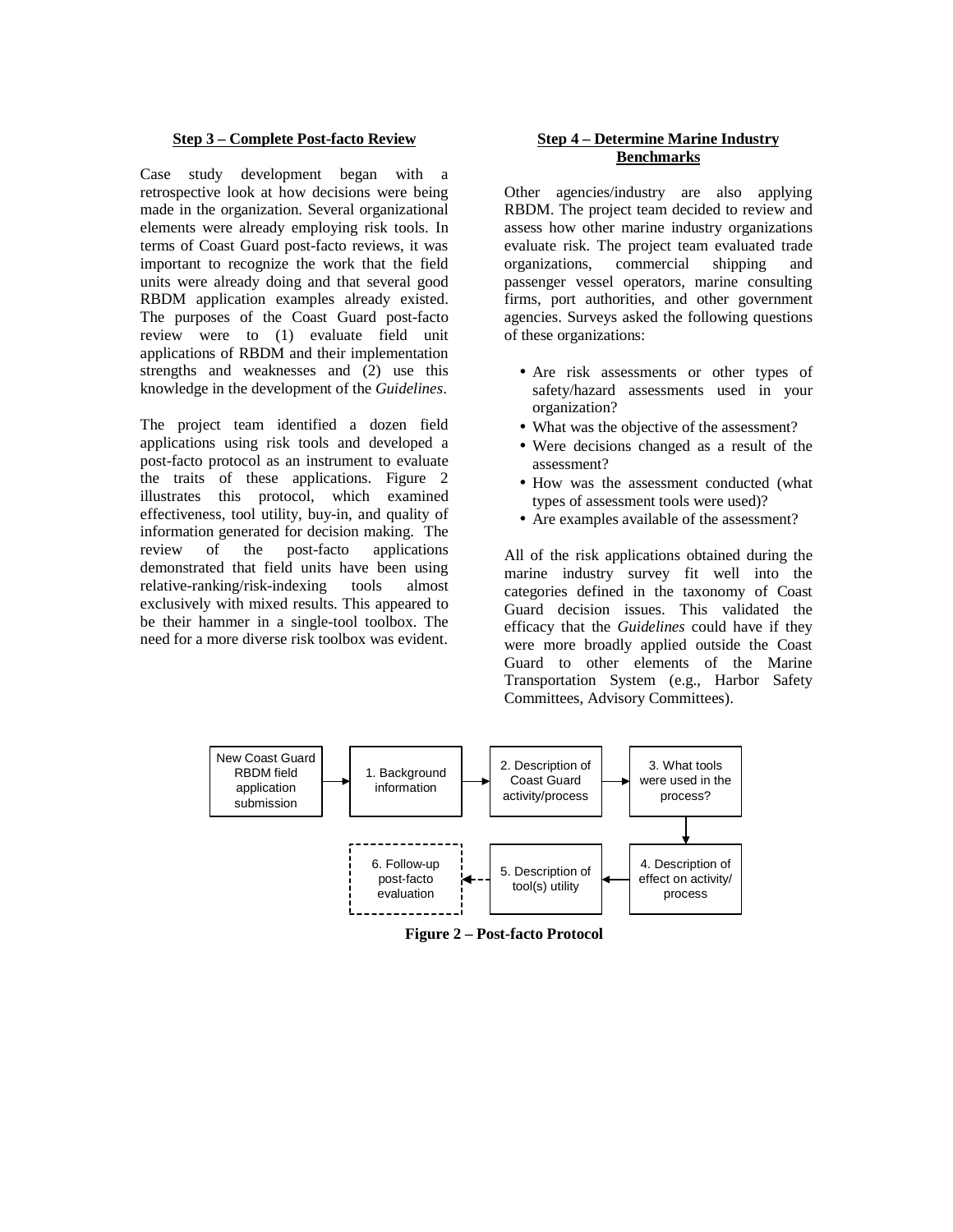## **Step 5 – Test the Risk Tools Contextually at MSOs**

The Coast Guard chose not to put forward any risk tools that had not been validated/used in a real Coast Guard application. To be accepted by users, it is critical that toolbox tools provide practical, efficient, and effective improvements in decision-making processes. With respect to the Coast Guard project, the most productive test bed, in terms of diversity of tools applied, proved to be the MSO RBDM application workshops. Twenty-four RBDM tool applications were demonstrated during these workshops. The workshops' results were used to (1) determine and demonstrate the applicability of the various risk tools used and (2) help make the final tool selections for the *Guidelines*. The MSO workshop approach involved:

- 1. Developing multiple-problem statements that would support the project testing priorities while also meeting a specific decision need of the unit.
- 2. Collecting background information on the issue and identifying/inviting local stakeholders to participate if needed.
- 3. Providing preliminary RBDM training to the unit on the first day.
- 4. Applying the RBDM process and selected analysis tools (including facilitated work groups to conduct risk analysis and/or develop risk-based decision job aids). Minutes of the work groups were kept, and a report documenting each tool's application was prepared.
- 5. Finally, the R&D Center staff conducted follow-up discussions with unit team leaders to assess the effectiveness of the tools implemented and their thoughts/perceptions about the RBDM process.

Although the intent of this phase of the project was to introduce as many risk tools to the field as possible, the team also sought to exercise them on typical field problems that address unit issues of real concern. In many instances, the outcomes of the workshops were risk-based job aids or results that were applied to a specific decision or some routine decision-making activity. Some examples include:

- An officer in charge of Marine Inspections decision job aid to evaluate which vessels in MSO Mobile's area of responsibility warrant a stability evaluation
- A tool to qualitatively rank MSO Mobile's Geographic-specific Tactical Response Plan planning priorities along the Florida Panhandle and a preliminary risk analysis tool to investigate the magnitude of environmental mishap risk
- A HAZOP review approach to evaluate fuel barge filling operations at small marine terminals with MSO Mobile
- An FMEA approach to analyze Enhanced Seaway Inspections along the St. Lawrence Seaway with MSO Buffalo/MSO Massena
- A risk change analysis tool for evaluating marine event risks to a port. This was applied to the CSA *HUNLEY* salvage operations with MSO Charleston and OPSAIL 2000 with Activities Baltimore
- An event tree analysis approach to evaluate risk associated with high-capacity passenger vessels in Myrtle Beach with MSO Charleston
- An HRA approach to evaluate bridge staffing on ferries with MSO San Francisco
- A marine construction risk management worksheet to evaluate marine construction waivers with MSO San Francisco
- A port risk-profiling tool for quantitatively evaluating mishap risk based on the unit's own activity hierarchy
- An MSO Providence Captain of the Port risk tool for assessing equivalent lifesaving requirements on small passenger vessels operating in protected waters in response to new lifesaving requirements

Although all of the initial tools identified for evaluation were useful, some of the tools were found to be too complex to apply without expert facilitation. They were deemphasized in the *Guidelines* (i.e., common cause failure analysis and human reliability event tree analysis). Figure 3 illustrates the typical field unit decisions and the analysis tools included in the January 2001 version of the *Guidelines*.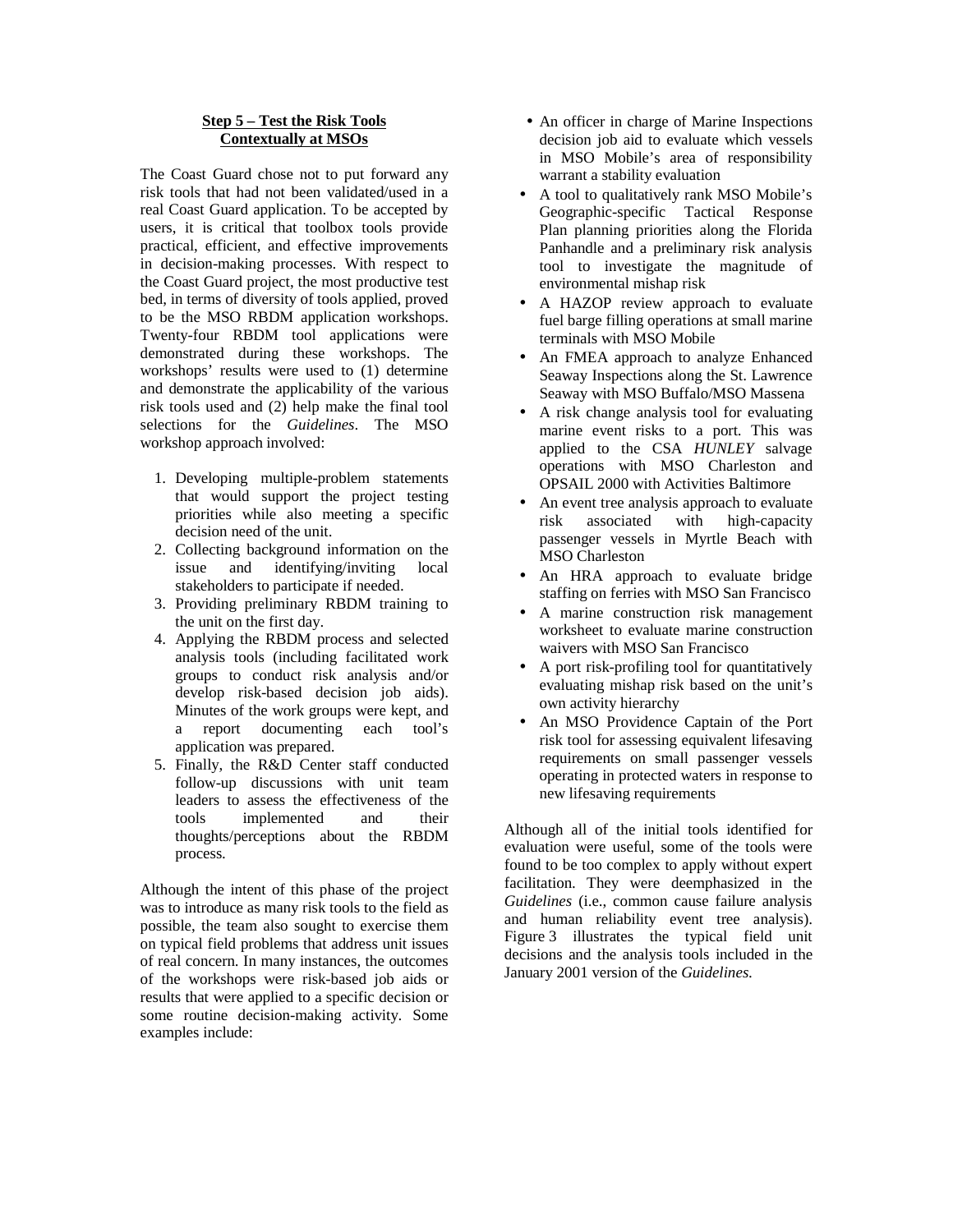



### **Prevention-related Decisions**

#### **Managing Port and Waterway Operations**

- What actions should be taken to address port and waterway operations posing the greatest risk to safety and environmental protection?
- What actions will minimize risk for specific operations or systems of special concern?
- How can the risk of upcoming changes in port and waterway operations best be managed?
- Does a proposed alternative compliance strategy provide the same level of protection as the established requirements?
- How should the Coast Guard plan monitoring and surveillance activities to minimize risk?

#### **Conducting Inspections**

- Which types of inspections should a unit emphasize to minimize risk?
- What should a unit inspect? How should Coast Guard resources best be allocated among various vessels and facilities?
- Which evaluation points should a unit emphasize during an inspection?
- What actions should be taken in response to a recognized deficiency?

#### **Preparedness-related Decisions**

- What accidents or locations should a unit emphasize in response planning?
- What strategies will minimize the risk associated with a specific accident scenario?

#### **Response-related Decisions**

- What investigative actions should be taken to prevent recurrence of accidents?
- What actions should be taken to minimize operations risks during response actions?



**Figure 3 – Decision Situations and Tools Included in the** *Guidelines*











Ranking/A



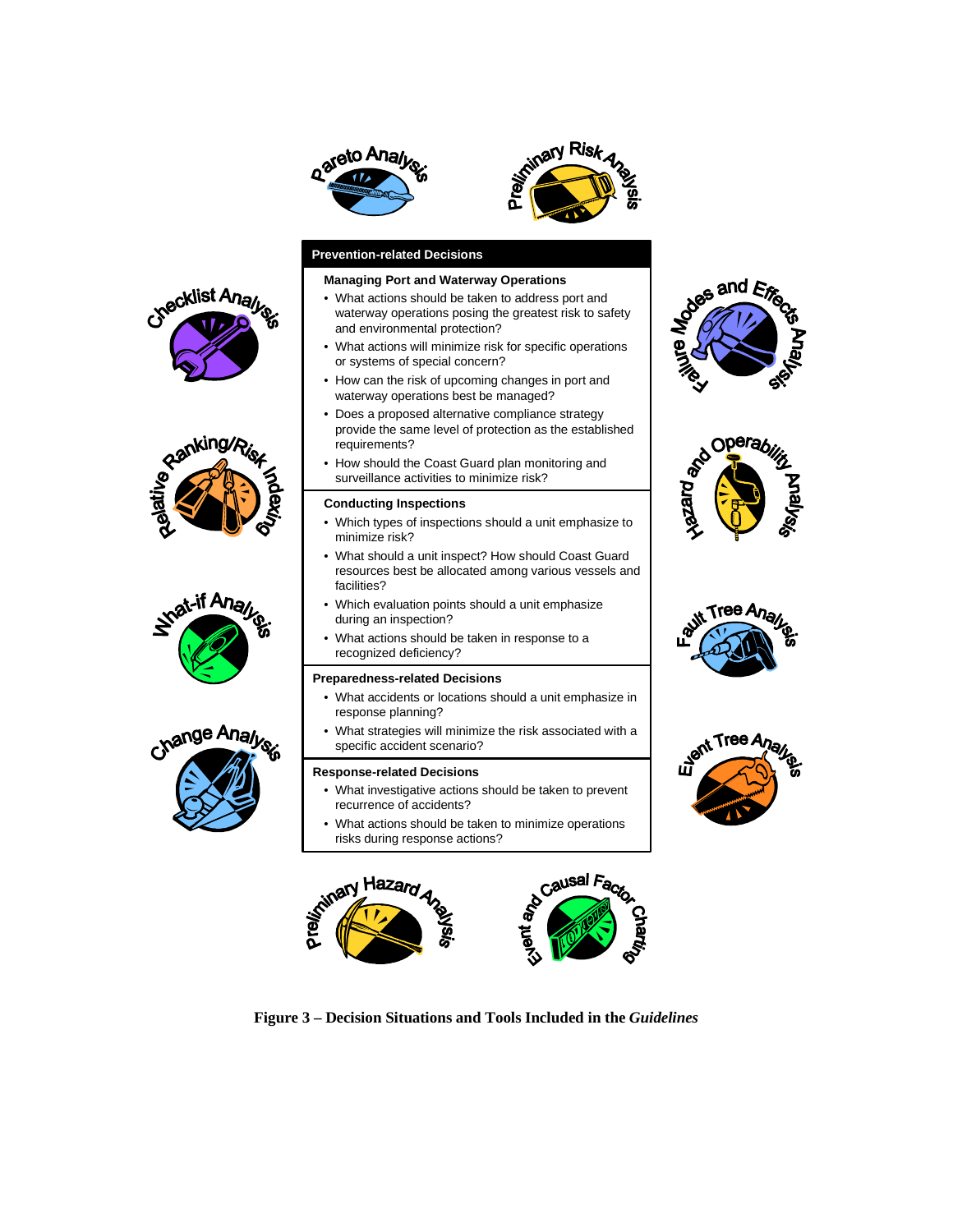#### **Step 6 – Identify Potential Data Sources**

In the process of defining a risk toolbox, the project team observed the importance of applying data sources to RBDM. Users desired guidance in obtaining data and needed a fundamental means to defend the quality of data they chose. At present in the Coast Guard, there is no one-stop shopping for marine safety data sources to support RBDM. Therefore, the project team developed a data sources compendium as a companion to the *Guidelines* to provide initial guidance and preliminary information that will help users select data for marine safety RBDM applications.

The compendium helps analysts avoid common pitfalls that lead to data misuse or misinterpretation. To avoid these pitfalls analysts must (1) understand what information is required by the decision maker, (2) determine how well the data characterize the risk model parameter(s) being analyzed, and (3) provide both analysis results and any uncertainties created by a less than perfect fit between the risk model and the data.

### **Step 7 – Deploy and Market**

One of the clear lessons learned in reviewing the current state of risk-based decision making was that, while a very similar set of tools was distributed in 1997, there were no promotion, educational, or support activities to help ensure its use. Therefore, the project team established ambitious promotional, educational, and support initiatives to improve the probability of successful implementation and actual use of the new *Guidelines*. These initiatives included the following:

- Developing a Coast Guard Risk Web site
- Preparing promotional articles in various marine safety publications
- Converting the paper-based *Guidelines* into a searchable electronic version
- Creating handheld "wizard wheels" to help streamline tool selection
- Providing presentations to the highest levels of Coast Guard leadership
- Integrating RBDM at major educational accession points (i.e., TRACEN, Academy, LDC)

• Conducting two separate workshops where approximately 130 field personnel from all across the nation were brought in for a brief introduction to the new RBDM process and toolbox

The two *Guidelines* rollout workshops were key aspects to successfully launching the new *Guidelines* and obtaining field buy-in. Attendees at each of the 2½-day workshops (in Potomac, Maryland, and St. Louis, Missouri) received their own set of *Guidelines* and supporting material. First, the RBDM process was covered extensively. Individual tools were quickly presented on the afternoon of the first day and completed on the morning of the second day. Then, attendees rotated through four separate sessions where some of the actual MSO contextual testing results were presented. On the opening of the last day, participants were given the opportunity to apply the RBDM process and select tools to solve problems facing them at their respective units. It was encouraging to see eager and excited members getting up to present their examples to the group. In closing the workshop, the available support activities (as addressed in the next step) were highlighted and promoted.

# **Step 8 – Provide Support to the Field**

As previously noted, the lack of support/motivation to use the *Guidelines* as released in 1997 was a significant reason for the minimal impact or awareness of the basic tools. Therefore, the project team is providing significant support to correct this facet of the new program. A "Help Desk" is being established to address field unit questions on how to use the RBDM process, which tool(s) would be best suited for its particular application, and any other aspects that users may need help on. To further facilitate continual training in this area (a key requirement in achieving such a massive paradigm shift), a Web-based training program is also under development. The success of the past MSO workshops is being capitalized upon by offering facilitation services to certain units facing major decisions that will have wide-reaching application to other units throughout the Coast Guard. In line with this desire to share/leverage good RBDM frameworks, a Best Practices recognition mechanism is being developed via the Risk Web site.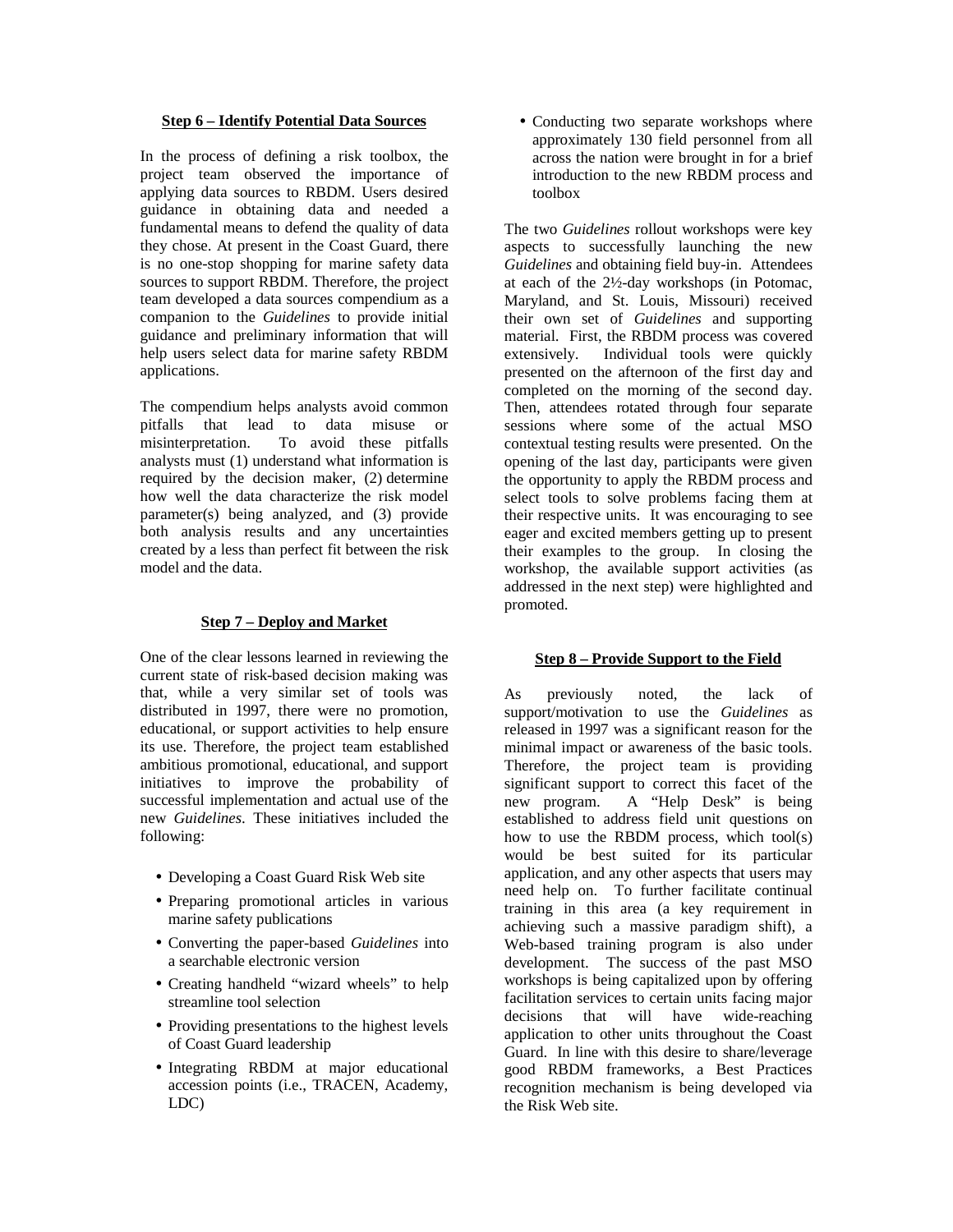Another lesson that the project team has observed is…"If you build it, they will come!" Even though the *Guidelines* were developed to support the G-M organization, members of other Coast Guard Directorates have been extremely impressed with the *Guidelines*. They are actively pursuing using the *Guidelines* for their own benefit. Recall that the majority of MSO workshops used to validate the tool usage (and subsequently the majority of examples within the *Guidelines*) were marine safety related. The time is right to conduct a truly integrated risk management approach within the Coast Guard. In the vein of field support, facilitation and examination in applying the RBDM process across all facets of Coast Guard operations are being considered at a level of the organization that will likely include operational, support, personnel, and (of course) marine safety aspects. The key to successfully accomplishing/ demonstrating this will be correctly scoping the analysis effort. With too little support, the exercise will be unrepresentative and misleading. Yet, with too much effort, it will fall under its own weight.

## **Conclusion**

The *Guidelines* describe G-M's risk management toolbox in support of its risk capability goal. The reader is encouraged to view an electronic version of the *Guidelines* on the Coast Guard Internet *http://www.uscg.mil/hq/g-m/risk/eguidelines/html/index.htm.* The evaluation process developed (i.e., decision/tool taxonomy mapping approach) was successful in creating a risk toolbox that will address many of the Coast Guard's prevention, response, and preparednessrelated marine safety decisions. This process represents an integrated approach to risk decision making. The contextual approach taken in developing this toolbox is expected to improve initial buy-in and its long-term use. This in turn will lead to a cultural shift whereby the Coast Guard's distributed decision makers are better able to evaluate, control, and communicate risks in a more uniform and defensible manner.

### **Biographies**

Bert Macesker, U.S. Coast Guard R&D Center, 1082 Shennecossett Road, Groton, CT 06340, phone: (860) 441-2726, fax: (860) 441-2792, e-mail: bmacesker@rdc.uscg.mil.

Mr. Macesker has worked at the Coast Guard R&D Center since 1990. He has been the project officer and test director for much of the new ship acquisition RDT&E carried out by the R&D Center. For several years, Mr. Macesker was the project manager for the R&D Center's Marine Safety and Naval Architecture program. He currently is the project manager and team leader for a number of Coast Guard initiatives to develop risk-based technologies for the Offices of Marine Safety and Environmental Protection and Safety and Environmental Health. These projects represent research in areas of internal Coast Guard operational risk and external risk as it relates to Coast Guard activity impacts on industry and public safety. Mr. Macesker was a research test engineer at Electric Boat Division of General Dynamics from 1985 through 1989, working on the SSN21 SEAWOLF design. He worked as a project engineer for Applied Measurement Systems, Inc. from 1989 through 1990, developing and testing new towed sonar arrays. Mr. Macesker received his B.S. degree in ocean engineering from Florida Atlantic University and his M.S. degree in engineering from the University of Connecticut.

Brian Dolph, U.S. Coast Guard R&D Center, 1082 Shennecossett Road, Groton, CT 06340, phone: (860) 441-2817, fax: (960) 441-2792, e-mail: bdolph@rdc.uscg.mil.

Mr. Dolph has worked at the Coast Guard R&D Center since 1991. He has been a project manager for many research efforts, ranging from inverse synthetic aperture radar system testing to developing a performance-based shipboard fire protection methodology. He currently is a member of the Risk Based Technologies group supporting research in the area of risk management. Mr. Dolph was an officer in the Coast Guard serving on board the 378' High Endurance Cutter *USCGC CHASE* and as a naval engineering technical representative in the New England area from 1984 through 1989. Mr. Dolph received a B.S. degree in ocean engineering from the U.S. Coast Guard Academy and his M.S. degree in fire protection engineering from Worcester Polytechnic Institute.